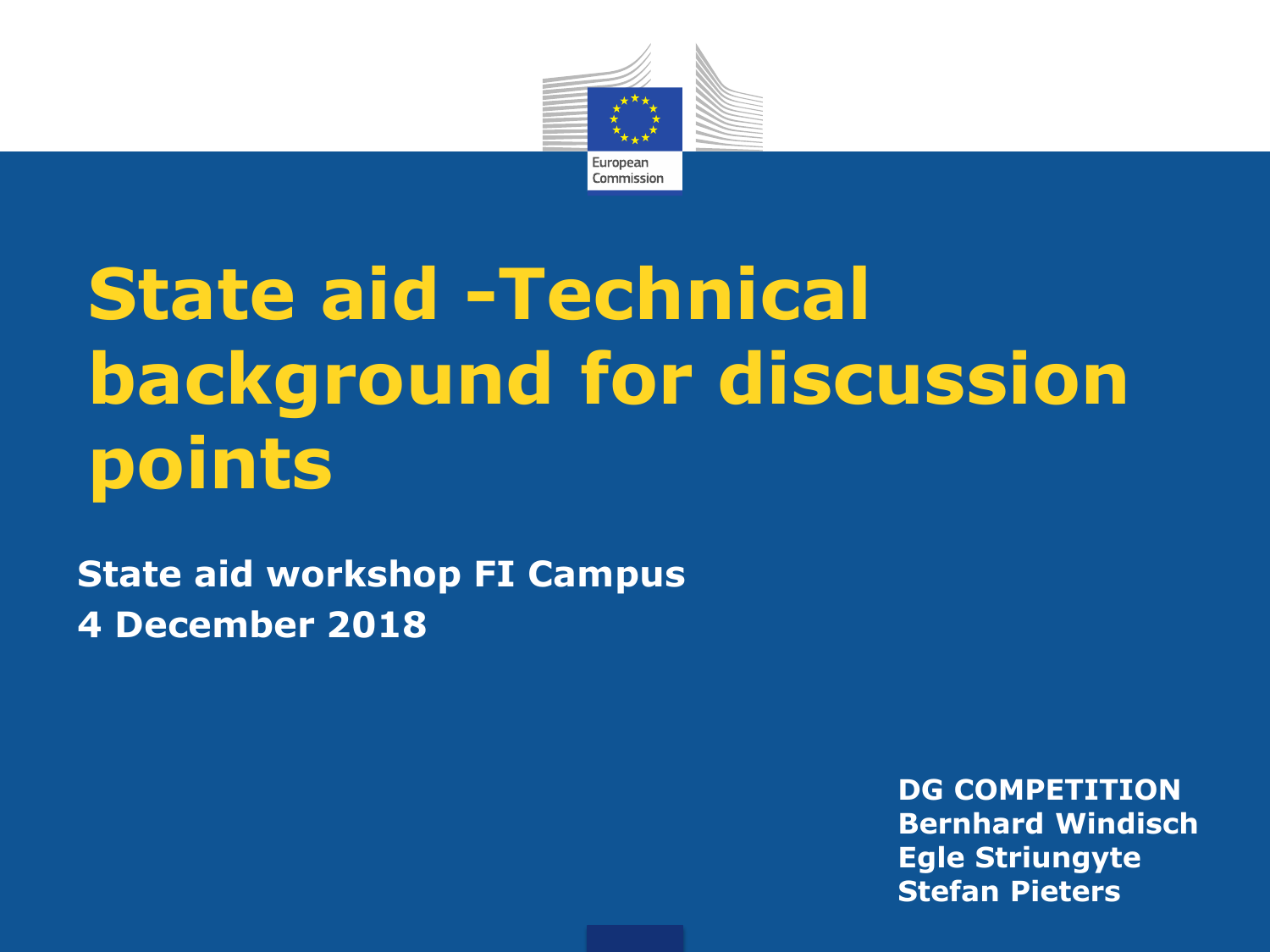### *DISCLAIMER*

### *The views expressed in this document are those of the authors and may not in any circumstances be regarded as stating an official position of DG Competition or the European Commission*

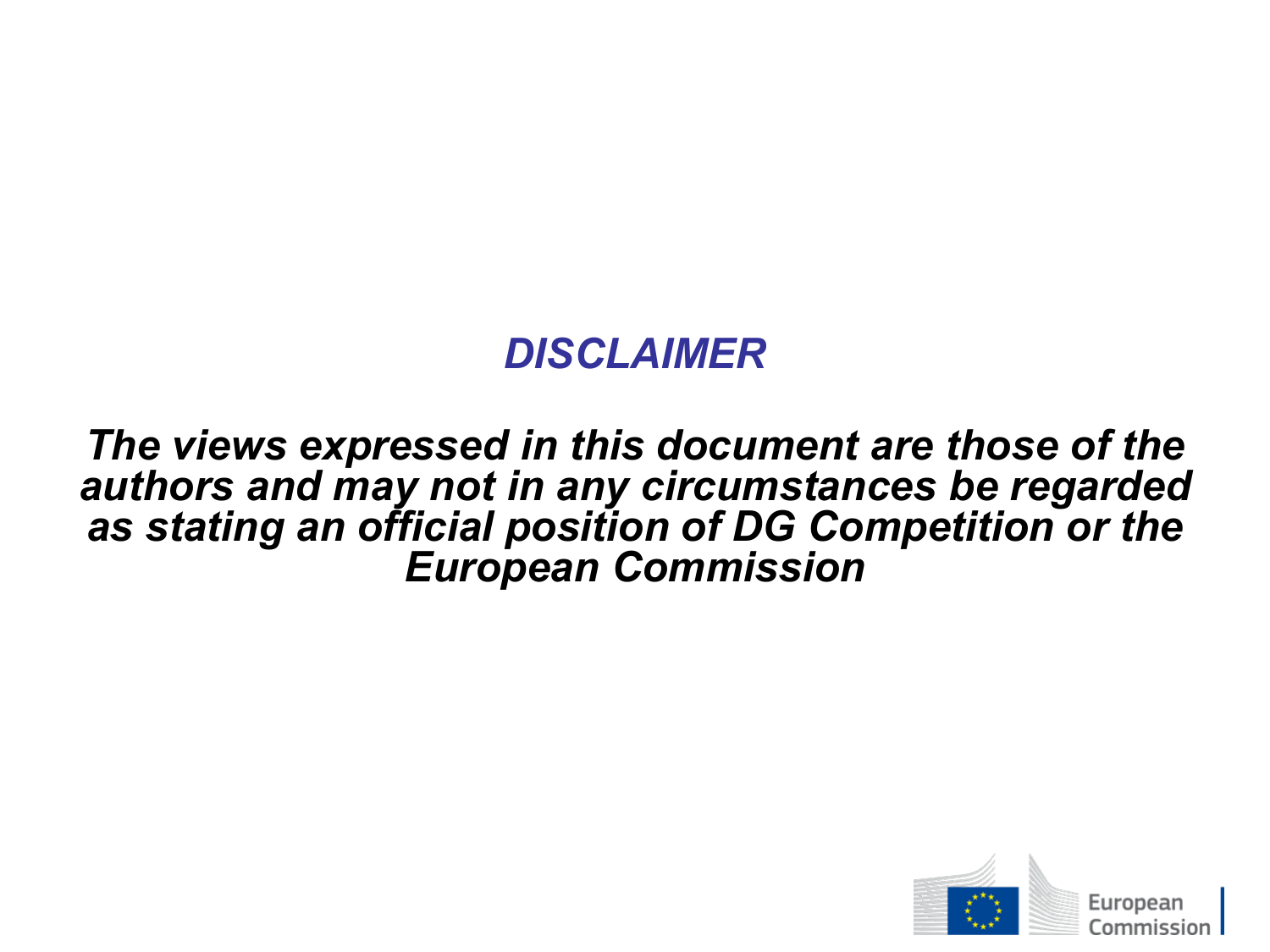### **State aid legal bases**

**TFEU - Existence of aid (4 cumulative conditions)**

#### **a) State resources – imputability**

- COSME = Union resources
- NPB= State resources
- **b) Undertaking – economic activities**
- **c) Selective advantage**
	- No advantage if market-conform = no State aid e.g. Guarantee Notice

#### **d) Distortion of competition + effect on trade**

• De minimis aid = legal presumption of no State aid (does not cover intermediary level)

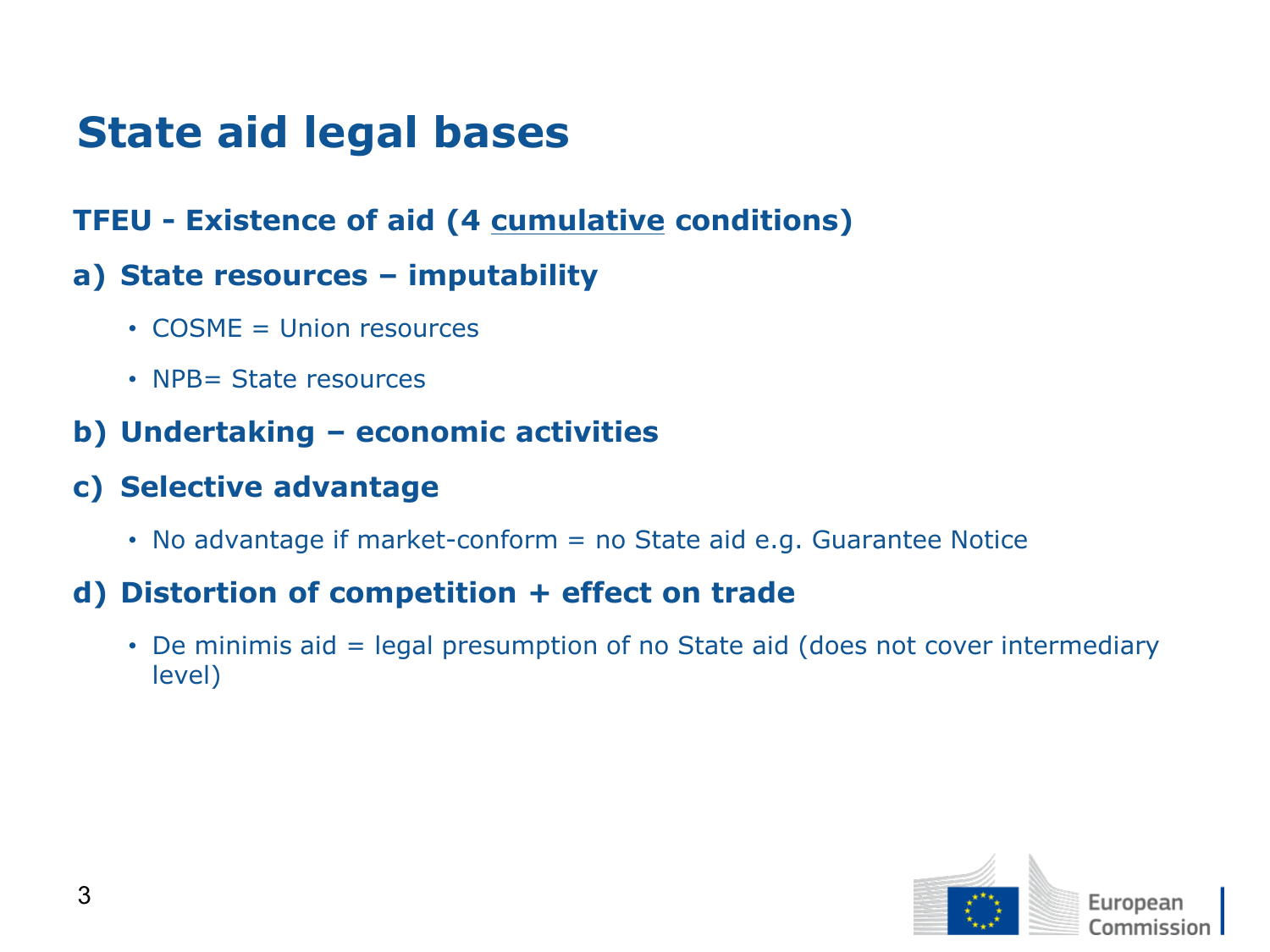### **State aid legal bases**

#### **If State aid is present - assess compatibility of aid**

#### **a) Block exemption (GBER/ABER/FIBER)**

- Common provisions GBER (notification threshold/aid intensities, incentive effect, cumulation, publication, reporting)
- Specific provisions of each GBER article (eligible costs, aid intensity…)
	- Financial instrument GBER articles (16, 21 and 39)
		- Advantage: covers the intermediary level as well, transparency of aid met
		- Disadvantage: not covering every policy area
	- Other GBER Articles
		- Advantage: generally easier to comply with because of fewer conditions
		- Disadvantage: generally requires transparency of aid and does not cover intermediary levels

#### **b) Assessment under State aid guidelines (or TFEU in absence of guidelines) – Notification**

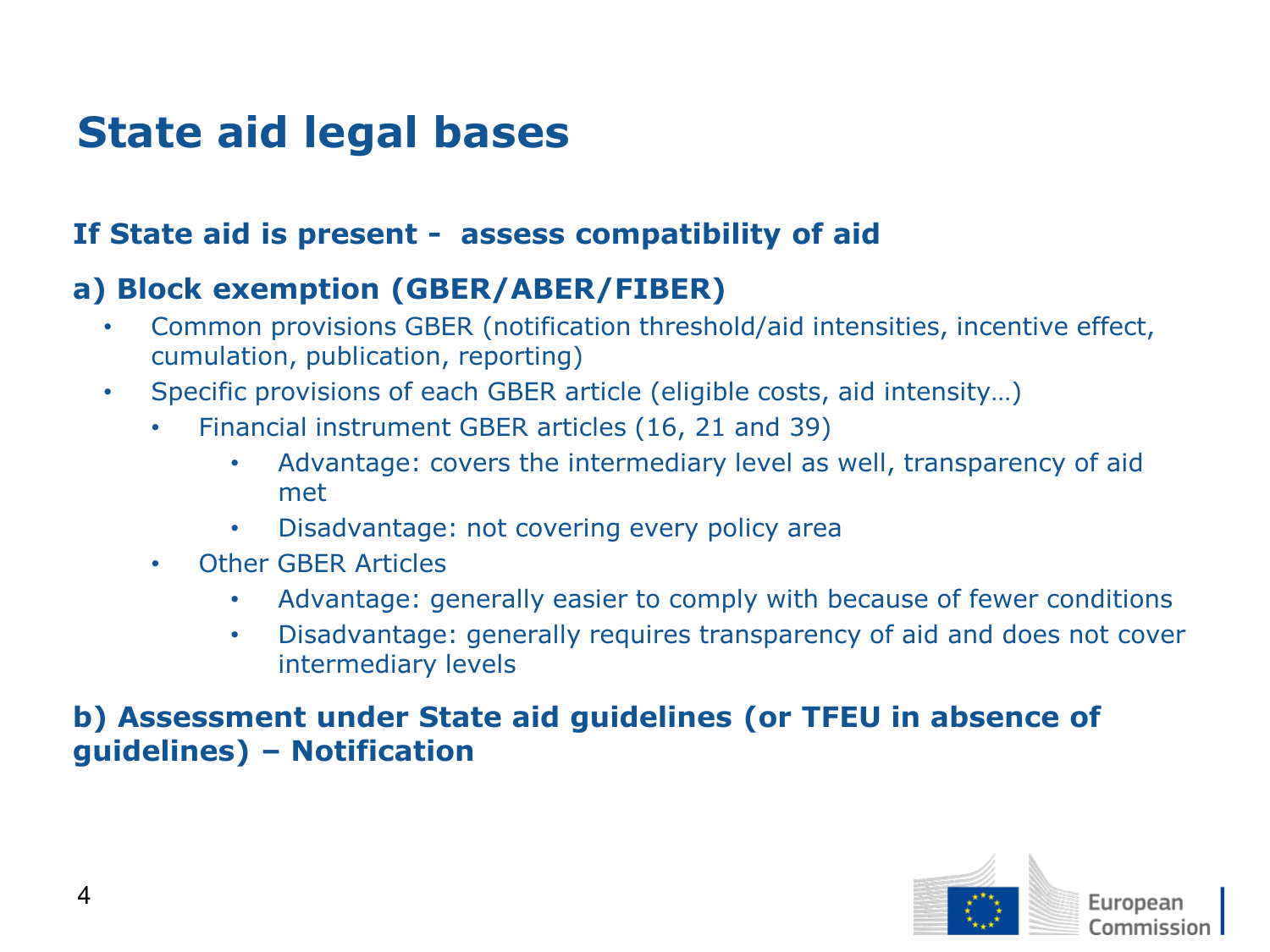## **Question 1: Aid at investor/fund level?**



- *Financial instruments under shared management have to comply with State aid rules.*
- *Compliance with State aid rules at final recipient level is not enough.*
- *Compliance with State aid rules at intermediary level as well.*
- *Different perspectives (fund manager, financial intermediary, third party investor)*
	- *Available tools under State aid rules:*
		- Market Economy Operator Principle ("MEOP")
		- Full pass-on of aid at intermediary level and "De minimis" aid or GBER at final recipient level
		- GBER (FI articles or articles which require aid quantification and a full pass on)
		- Notification (e. g. the Risk Finance Guidelines)



European Commission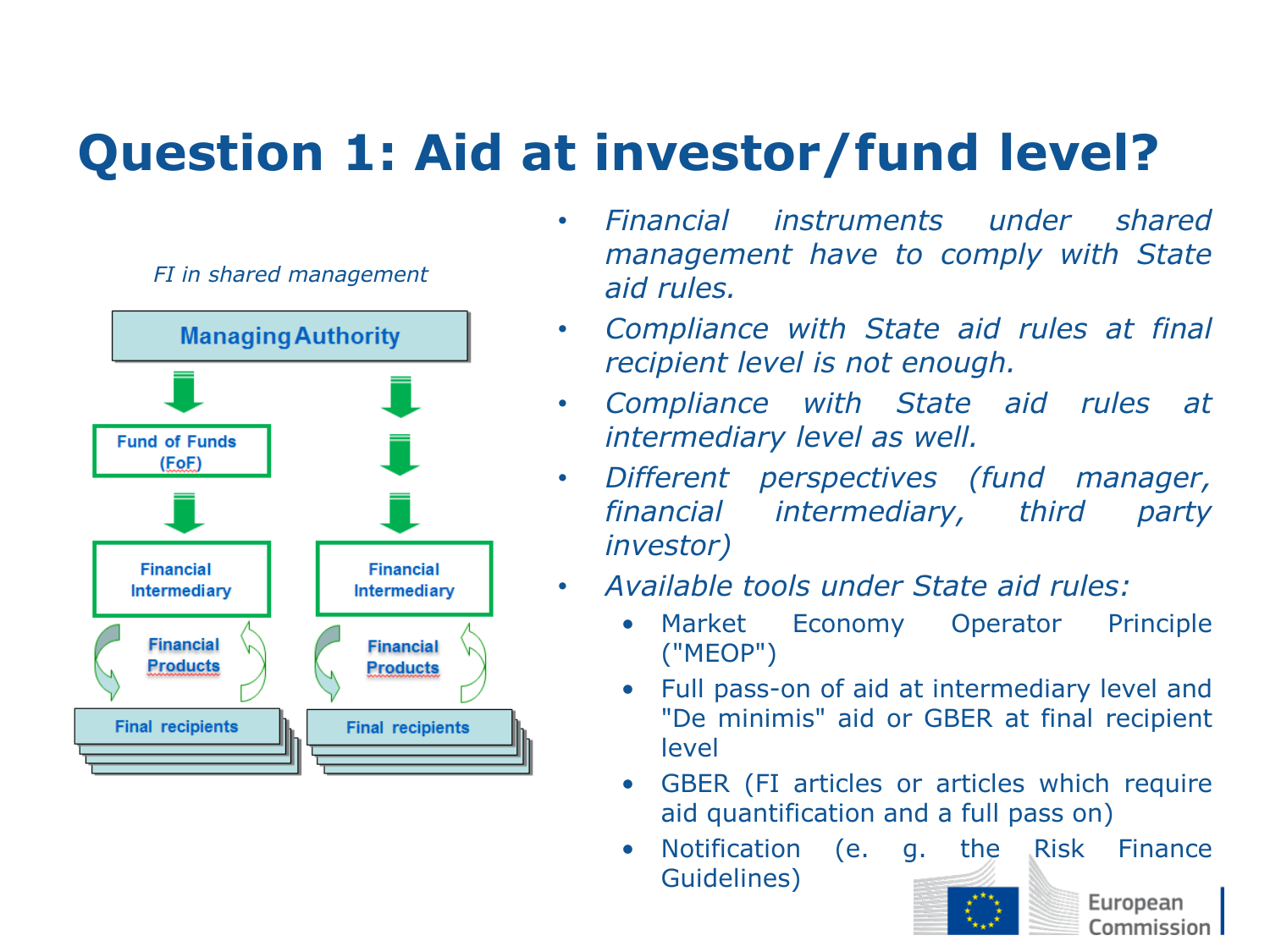## **Question 1: Aid at investor/fund level?**

- What are the challenges in using these financial instruments involving financial intermediaries?
- How do you as practitioners ensure that no aid remains at the intermediary level and that all aid ends up with the final recipient?
- How do you demonstrate fully passing on of aid?
- What are the challenges of using non-transparent aid instruments, where by definition a full pass on is not possible?

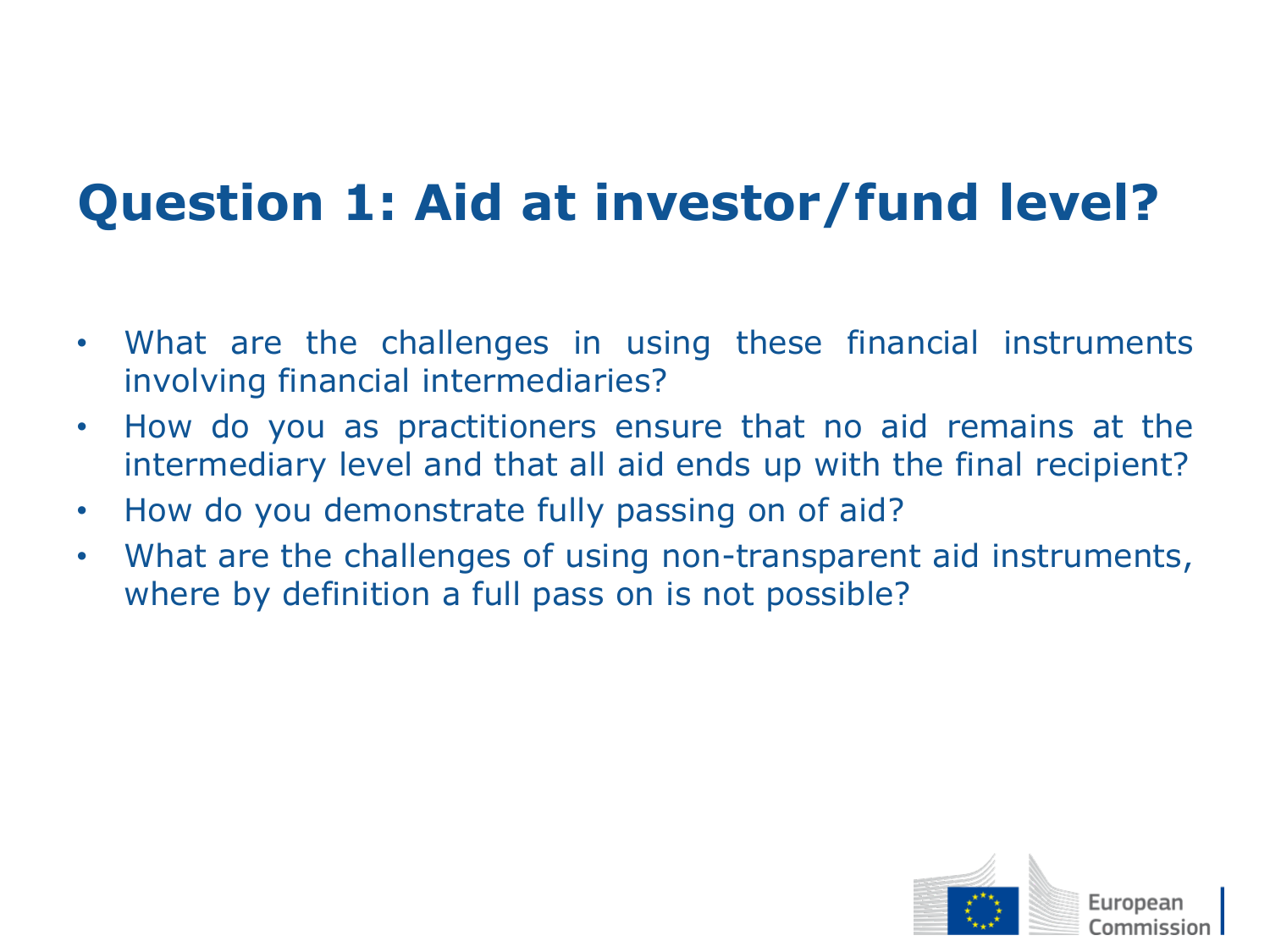## **Question 2: Use of GBER?**

- GBER is used less often than "De minimis" rules based on survey feedback but at the same time "De minimis" ceiling is considered too low. GBER had advantages over "De minimis".
- FI Survey indicated that both Financial instrument GBER articles (Art. 16, 21 and 39) and other GBER articles are used.
- Other GBER articles only cover aid at the final recipient and not the intermediary level
	- Financial instruments can be used under other GBER articles, but aid at their intermediary level has to be excluded
- Other GBER articles also require transparency of aid.
	- Calculation of GGE can be difficult in case of complex financial instruments (e.g. capped loan portfolio guarantee covering only part of the underlying loans).
	- Tranching of the risk further complicates the calculation of the aid element.
- Why are the Financial Instrument GBER articles (Art. 16, 21 and 39) not used more extensively?
	- Not covering the policy area?
	- Some of the conditions difficult to comply with?